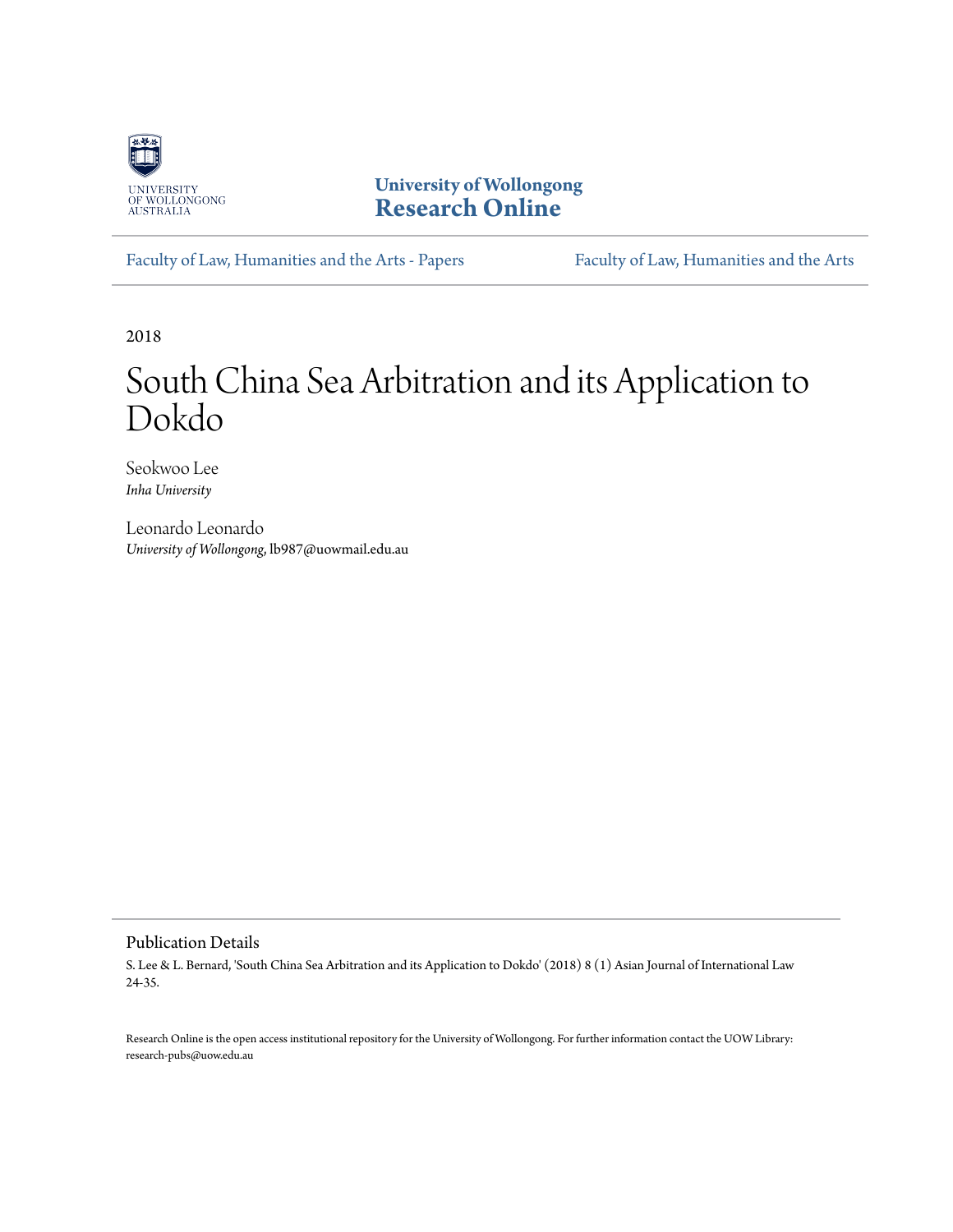# South China Sea Arbitration and its Application to Dokdo

#### **Abstract**

On 12 July 2016, the Arbitral Tribunal formed under Annex VII of the 1982 United Nations Convention on the Law of the Sea issued its decision on the proceeding brought by the Philippines against China relating to certain activities in the South China Sea. The Tribunal's decision was hotly anticipated as it dealt with various important issues relating to law of the sea and the interpretation of the Convention. It dealt with issues including the jurisdiction of the Tribunal, the legal status of maritime features, historic rights, and duty to preserve the marine environment. Although it remains to be seen whether states will follow the Tribunal's precedent, questions arose on whether such precedent can be applied to other unresolved issues in other parts of the world. This paper looks at the application of the precedent established by the South China Sea arbitration to the situation involving Dokdo between Korea and Japan.

**Disciplines**

Arts and Humanities | Law

#### **Publication Details**

S. Lee & L. Bernard, 'South China Sea Arbitration and its Application to Dokdo' (2018) 8 (1) Asian Journal of International Law 24-35.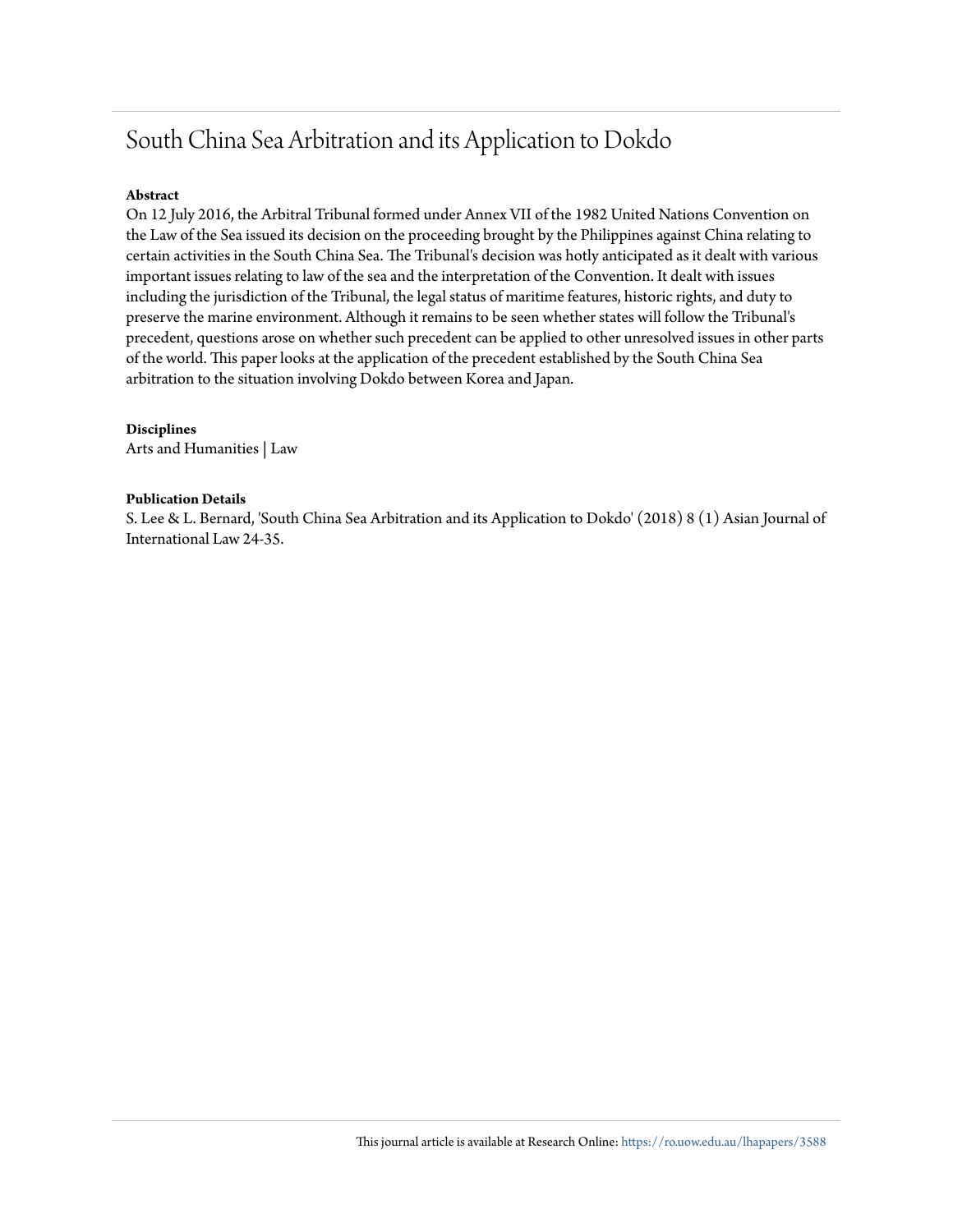# *South China Sea Arbitration and its Application to Dokdo*

Seokwoo LEE\* University Law School, Republic of Korea [leeseokwoo@inha.ac.kr]

Leonardo BERNARD\*\* University of Wollongong, Australia [lb987@uowmail.edu.au]

#### **Abstract**

 $\overline{a}$ 

On 12 July 2016, the Arbitral Tribunal formed under Annex VII of the 1982 United Nations Convention on the Law of the Sea issued its decision on the proceeding brought by the Philippines against China relating to certain activities in the South China Sea. The Tribunal's decision was hotly anticipated as it deals with various important issues relating to law of the sea and the interpretation of the Convention. It dealt with issues including the jurisdiction of the Tribunal, legal status of maritime features, historic rights and duty to preserve the marine environment. Although it remains to be seen whether States will follow the Tribunal's precedent, questions arose on whether such precedent can be applied to other unresolved issues in other parts of the world. This article looks at the application of the precedent established by the South China Sea arbitration to the situation involving Dokdo between Korea and Japan.

<span id="page-2-1"></span><span id="page-2-0"></span>On 12 July 2016, the Arbitral Tribunal formed under Annex VII of the 1982 United Nations Convention on the Law of the Sea  $(UNCLOS)^1$  issued its decision on the proceeding brought by the Philippines against China relating to certain activities in the South China Sea.<sup>2</sup> The award deals with various important issues relating to law of the sea and the interpretation of UNCLOS, such as the jurisdiction of the Tribunal, legal status of maritime features, historic rights, and duty to preserve the marine environment. The impact of the award is felt worldwide, as it would undoubtedly influence other unresolved issues in other parts of the world involving islands and maritime features. This is the case particularly in East Asia, where the Republic of Korea's (Korea) occupation of Dokdo is challenged by Japan.

Like China and the Philippines, both Korea and Japan are parties to UNCLOS. $3$  Like China, South Korea on 18 April 2006 also made a declaration under paragraph 1 of Article 298 to exclude the issue of maritime boundary delimitation and military activities in the exclusive economic zone (EEZ) from the compulsory dispute settlement mechanism under

<sup>\*</sup> Professor, Inha University Law School, Republic of Korea.

<sup>\*\*</sup> PhD Candidate, Australian National Centre for Ocean Resources & Security (ANCORS), University of Wollongong, Australia.

<sup>&</sup>lt;sup>1</sup> *United Nations Convention on the Law of the Sea, 10 December 1982, 1833 U.N.T.S. 3 (entered into force 16* November 1994) [*UNCLOS*].

<sup>&</sup>lt;sup>2</sup> The Republic of the Philippines v. The People's Republic of China, Award on the Merits [2016] Permanent Court of Arbitration Case No. 2013-19, 12 July 2016.

<sup>3</sup> Korea ratified UNCLOS on 29 January 1996, while Japan ratified on 20 June 1996. See UN Division for Ocean Affairs and the Law of the Sea, "Chronological Lists of Ratifications of Accessions and Successions to the Convention and the Related Agreements", online: UN

*<sup>&</sup>lt;*http://www.un.org/depts/los/reference\_files/chronological\_lists\_of\_ratifications.htm>.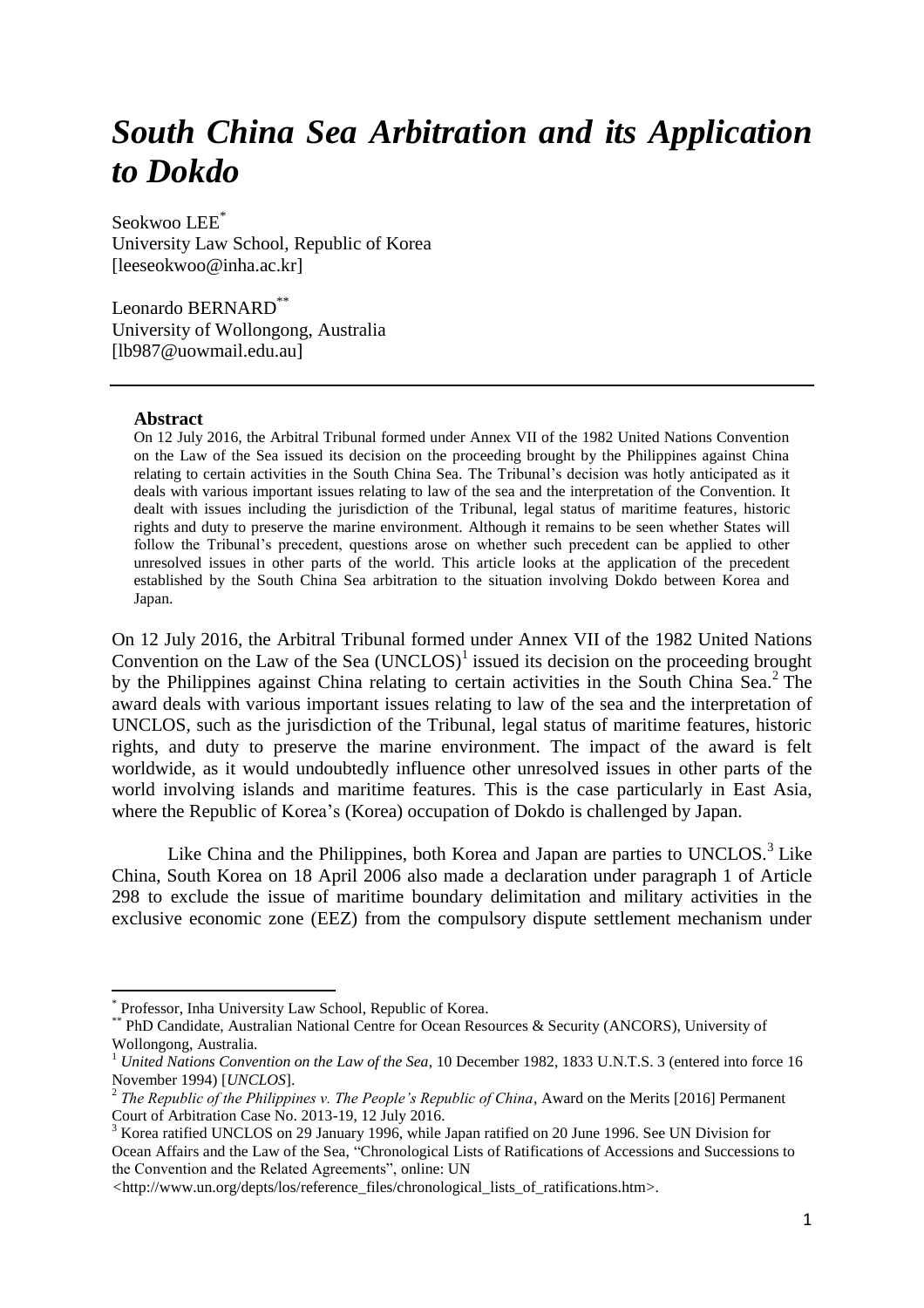section 2 of Part XV of UNCLOS.<sup>4</sup> Despite of the fact that UNCLOS does not deal with any dispute regarding territorial sovereignty, and despite of China's declaration to exclude maritime delimitation from the compulsory dispute settlement mechanism of UNCLOS, the Philippines managed to bring China in front of an arbitral tribunal and successfully obtained a ruling that some of China's occupation and activities in the South China Sea are unlawful. Thus, can one party unilaterally bring a case under Part XV of UNCLOS on the issue of occupation and activities in Dokdo? This article will discuss the relevance of the award on the arbitration case between the Philippines and China, and its relevance to the issue between Japan and Korea regarding Dokdo.

## <span id="page-3-0"></span>**I. THE ARBITRATION CASE BETWEEN THE PHILIPPINES AND CHINA**

The arbitration case against the People's Republic of China (hereinafter China) was brought by the Government of the Philippines on 22 January 2013, challenging China's maritime claims in the South China Sea.<sup>5</sup> The case was brought under the compulsory dispute settlement mechanism under UNCLOS, to which both the Philippines and China are parties.<sup>6</sup> In addition to challenging the legality of China's maritime claims, the Philippines questions whether some features in the South China Sea are entitled to generate an EEZ even though they are so small that it is almost impossible for these features to be inhabited.<sup>7</sup>

Both China and the Philippines claim sovereignty over most of the Spratly Islands in the South China Sea. UNCLOS, however, does not prescribe any procedure for the determination of sovereignty and instead only sets out what maritime zones may be claimed from land territory (including islands), as well as the rights and jurisdiction of States in such maritime zones.<sup>8</sup> In its Statement of Claim, the Philippines astutely avoids the question of sovereignty and argues that no matter who has sovereignty over the features in the South China Sea, there are still legal questions on whether some of those features are entitled to generate an EEZ and continental shelf.<sup>9</sup>

When the arbitration case was initiated, China asserted that the tribunal was formed without any legitimacy and thus did not join the proceeding to formally challenge the Tribunal's jurisdiction over the case.<sup>10</sup> China has staunchly snubbed the proceeding and has

<span id="page-3-1"></span> $\overline{a}$ 

<sup>4</sup> Republic of Korea, "Declaration Made after Ratification" *UN* (18 April 2006), online: UN

<sup>&</sup>lt;http://www.un.org/depts/los/convention\_agreements/convention\_declarations.htm#RepKorea%20after%20rati fication>.

<sup>5</sup> Republic of the Philippines Department of Foreign Affairs Manila, "Notification and Statement of Claims, No 13-0211" *Philippine Embassy* (22 January 2013), online: Philippine Embassy <http://www.philippineembassyusa.org/uploads/pdfs/embassy/2013/2013-0122-

Notification%20and%20Statement%20of%20Claim%20on%20West%20Philippine%20Sea.pdf>.

<sup>&</sup>lt;sup>6</sup> The Philippines ratified UNCLOS on 8 May 1984, while China ratified on 7 June 1996. See UN Division for Ocean Affairs and the Law of the Sea, "Chronological Lists of Ratifications of Accessions and Successions to the Convention and the Related Agreements", online: UN

*<sup>&</sup>lt;*http://www.un.org/depts/los/reference\_files/chronological\_lists\_of\_ratifications.htm>.

<sup>7</sup> Notification and Statement of Claim of the Philippines, *supra* note [5,](#page-3-0) at para. 31.

<sup>&</sup>lt;sup>8</sup> UNCLOS sets out a legal order for the seas and oceans to facilitate international communication and promote peaceful uses of the seas and oceans, equitable and efficient utilization of their resources, conservation of their living resources and study, protection and preservation of the marine environment; see the Preamble of UNCLOS*.*

<sup>9</sup> Notification and Statement of Claim of the Philippines, *supra* note [5,](#page-3-0) at para. 31.

<sup>&</sup>lt;sup>10</sup> PCA Press Release, "Arbitration between the Republic of the Philippines and the People's Republic of China: Arbitral Tribunal Establishes Rules of Procedure and Initial Timetable" (27 August 2013), online: PCA [<https://pcacases.com/web/sendAttach/227>](https://pcacases.com/web/sendAttach/227).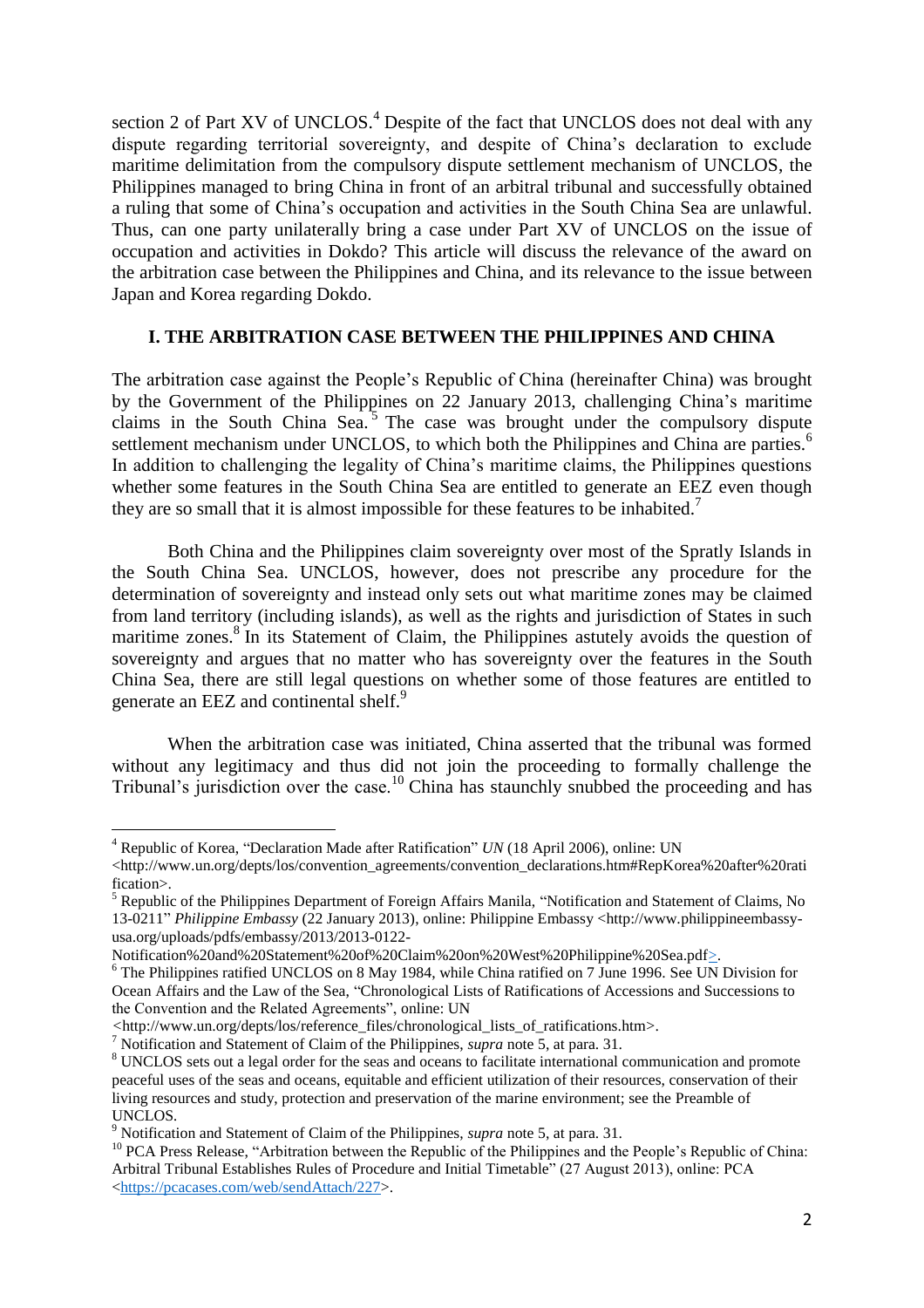refused to participate in any stage of the arbitral process. China's non-participation, however, does not prevent the arbitral proceedings from going ahead and the Tribunal from making an award.<sup>11</sup> As the 16 December 2014 deadline set by the Tribunal for China to respond to the Philippines' written submission got closer, China seemed to have changed its mind and decided that it was necessary to make its position known to the Tribunal, in one way or another. On 7 December 2014, exactly ten days before the deadline, China published a Position Paper detailing why they believe the Tribunal lacks jurisdiction to consider the case.<sup>12</sup>

## <span id="page-4-0"></span>**A.** *The Positions of the Philippines and China on the Arbitration Case*

Most of the features that can be considered as "islands" in the Spratly Islands are small, remote and not capable of sustaining human habitation or economic life of their own.<sup>13</sup> Thus, they are likely to be classified as "rocks", and would only be entitled to a 12 nautical mile  $(M)$  territorial sea.<sup>14</sup> This seems to be the position taken by the Philippines in this case, which prevents whoever owns the islands from claiming resources beyond 12 M of each "rock".<sup>15</sup> Since most of these "rocks" are located within the 200 M limit of the Philippines' EEZ entitlement generated from its main islands, the Philippines argues that the only disputed waters are the territorial seas surrounding each rock,<sup>16</sup> thus leaving a large part of the waters and the seabed under the exclusive jurisdiction of the Philippines. The Philippines does not recognize the legitimacy of China's historic claim to the resources in and under the waters inside the nine-dash line, which is the main basis of China's maritime claim.<sup>17</sup> The Philippines also claimed that China has violated its rights under Articles 56 and 77 of UNCLOS and that there is a dispute between the parties on the interpretation of Article 121 of UNCLOS and on the legality of China's claim to rights and jurisdiction inside the ninedash line. $18$ 

<span id="page-4-1"></span>In the Position Paper, China argues that the case involves sovereignty disputes over land territories, which is not covered by UNCLOS. Even if the Tribunal decided to distinguish the sovereignty dispute from the maritime dispute, China argues that the maritime dispute is so intertwined with the issue of maritime delimitation that it is impossible to settle one without affecting the other.<sup>19</sup> Since China has made a declaration to exclude any disputes concerning maritime delimitation from the jurisdiction of the UNCLOS dispute settlement

 $11$  See generally UNCLOS, Annex VII, at Art. 9.

<sup>&</sup>lt;sup>12</sup> Ministry of Foreign Affairs of the People's Republic of China, "Position Paper of the Government of the People's Republic of China on the Matter of Jurisdiction in the South China Sea Arbitration Initiated by the Republic of the Philippines", Position Paper, 7 December 2014 (hereinafter the "Position Paper").

<sup>&</sup>lt;sup>13</sup> For further details on the geographical description of the features in the Spratly Islands, see David HANCOX and Victor PRESCOTT, "A Geographical Description of the Spratly Islands and an Account of Hydrographic Surveys Amongst those Islands" (1995) 6 IBRU Maritime Briefings 1.

<sup>14</sup> UNCLOS, *supra* note [1,](#page-2-0) at Art. 121(3).

<sup>&</sup>lt;sup>15</sup> The Philippines challenges the maritime claims that can be made from the disputed "rocks" currently occupied by China (the Scarborough Shoal, Johnson Reef, Cuarteron Reef, and Fiery Cross Reef). The Philippines also argues that the geographic features in the Spratly Islands that are currently occupied by China (Mischief Reef, McKennan Reef, Gaven Reef, and Subi Reef) do not meet the definition of an island as set out in Article 121(1) of UNCLOS. See Notification and Statement of Claim of the Philippines, *supra* note [5.](#page-3-0) <sup>16</sup> *Ibid.*

<sup>17</sup> *Ibid,* at para. 11-2*.*

<sup>&</sup>lt;sup>18</sup> See *Arbitration between the Republic of the Philippines and the People's Republic of China, Award on* Jurisdiction and Admissibility [2015] Permanent Court of Arbitration Case No. 2013-19, 29 October 2015, at para. 169.

<sup>19</sup> Position Paper, *supra* note [12,](#page-4-0) at para. 14.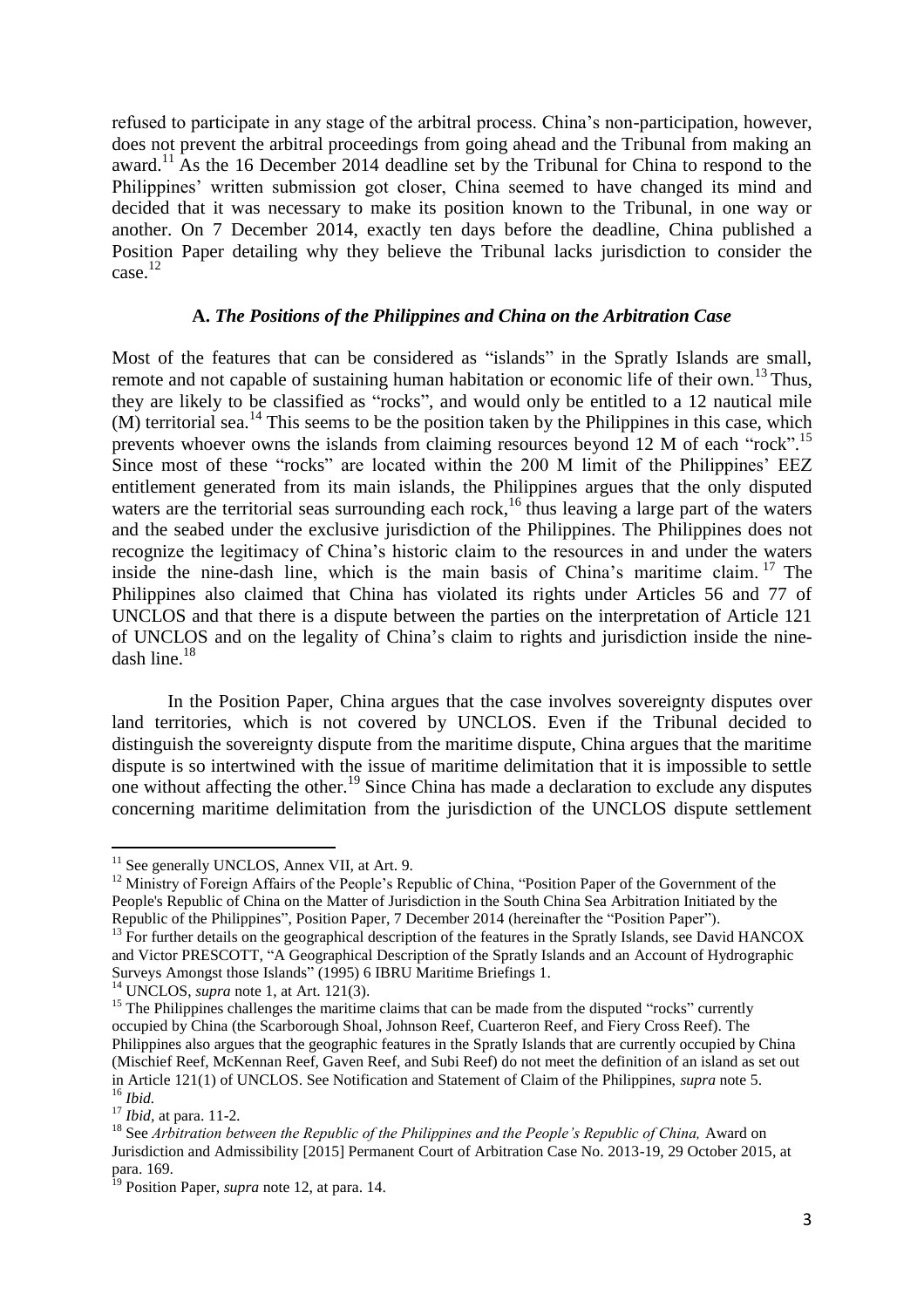regime,<sup>20</sup> China asserted that the tribunal was formed without any legitimacy and thus has refused to participate in any stage of the arbitral process.<sup>21</sup> The Philippines argued that such disputes are not excluded by China's declaration because they would not require the tribunal to delimit the maritime boundary in the area or determine which State has sovereignty over the islands and other geographic features in the area.<sup>22</sup>

Although China has made it clear that the Position Paper should not be regarded as "China's acceptance of or its participation in the arbitration", $^{23}$  it remains the only official statement of China's position regarding its objection to the jurisdiction of the Tribunal. The Tribunal, having had no response or argument whatsoever to consider from China, seized upon the Position Paper and decided to treat it as "constituting a plea concerning the Tribunal's jurisdiction".<sup>24</sup>

### <span id="page-5-0"></span>**B.** *The Decisions of the Arbitral Tribunal*

Since the Tribunal has had formal arguments from both sides – at least on the issue of jurisdiction – it has decided to conduct a hearing to address the objections to jurisdiction as set out in China's Position Paper.  $25$  On 16 March 2015, the Philippines submitted a Supplemental Submission to The Hague-based Tribunal.<sup>26</sup> The Supplemental Submission was in response to the request by the Tribunal for additional argument and information regarding both the tribunal's jurisdiction and the merits of the Philippines' claims challenging the lawfulness of China's claims. The Tribunal gave China until 16 June 2015 to comment on the Philippines' Supplemental Submission,  $27$  but the deadline came and went without any response from China.<sup>28</sup>

On 29 October 2015, the Tribunal issued its Award on Jurisdiction and Admissibility, in which the Tribunal decided that it has jurisdiction to hear the dispute regarding the interpretation of Article 121 of UNCLOS in relation to the status of Scarborough Shoal, Johnson Reef, Cuarteron Reef and Fiery Cross Reef as "islands" or "rocks", as well as the status of Mischief Reef, Second Thomas Shoal, Subi Reef, Gaven Reef, and McKennan Reef as low tide elevations.<sup>29</sup> The Tribunal also found that it has jurisdiction to consider the disputes concerning China's alleged interference with the traditional fishing activities of the Philippine nationals within the territorial sea of Scarborough Shoal, the protection and

 $20$  China has made a formal declaration excluding maritime boundary delimitation claims from the Convention's compulsory binding dispute settlement mechanism and this is one of the main reasons why China refuses to accept the jurisdiction of the *ad hoc* arbitration tribunal formed under UNCLOS. See UN Division for Ocean Affairs and the Law of the Sea, "Declaration Under Article 298 by the Government of the People's Republic of China" (25 August 2006), online: UN

<sup>&</sup>lt;http://www.un.org/depts/los/convention\_agreements/convention\_declarations.htm#China Upon ratification>. <sup>21</sup> China's "Note Verbale" to the Permanent Court of Arbitration, *supra* note [10.](#page-3-1)

<sup>22</sup> Notification and Statement of Claim of the Philippines, *supra* not[e 5,](#page-3-0) at para. 40.

<sup>23</sup> Position Paper, *supra* note [12.](#page-4-0)

<sup>&</sup>lt;sup>24</sup> Permanent Court of Arbitration, "The Arbitral Tribunal Sets Dates for Hearing on Jurisdiction and Admissibility", Fourth Press Release, 22 April 2015, online: PCA

<sup>&</sup>lt;https://pcacases.com/web/sendAttach/1298>.

<sup>25</sup> Award on Jurisdiction and Admissibility, *supra* note [18.](#page-4-1)

<sup>&</sup>lt;sup>26</sup> Department of Foreign Affairs, Republic of the Philippines, "Statement on the Philippines' Supplemental Submission to the Arbitral Tribunal", 16 March 2015, online: PCA <https://files.pca-

cpa.org/pcadocs/Supplemental%20Written%20Submission%20Volume%20I.pdf>.

<sup>27</sup> See the Press Release of the Permanent Court of Arbitration, *supra* note [24.](#page-5-0)

<sup>&</sup>lt;sup>28</sup> Award on Jurisdiction and Admissibility, *supra* note [18,](#page-4-1) at para. 75.

<sup>29</sup> See *ibid.*, at para. 407.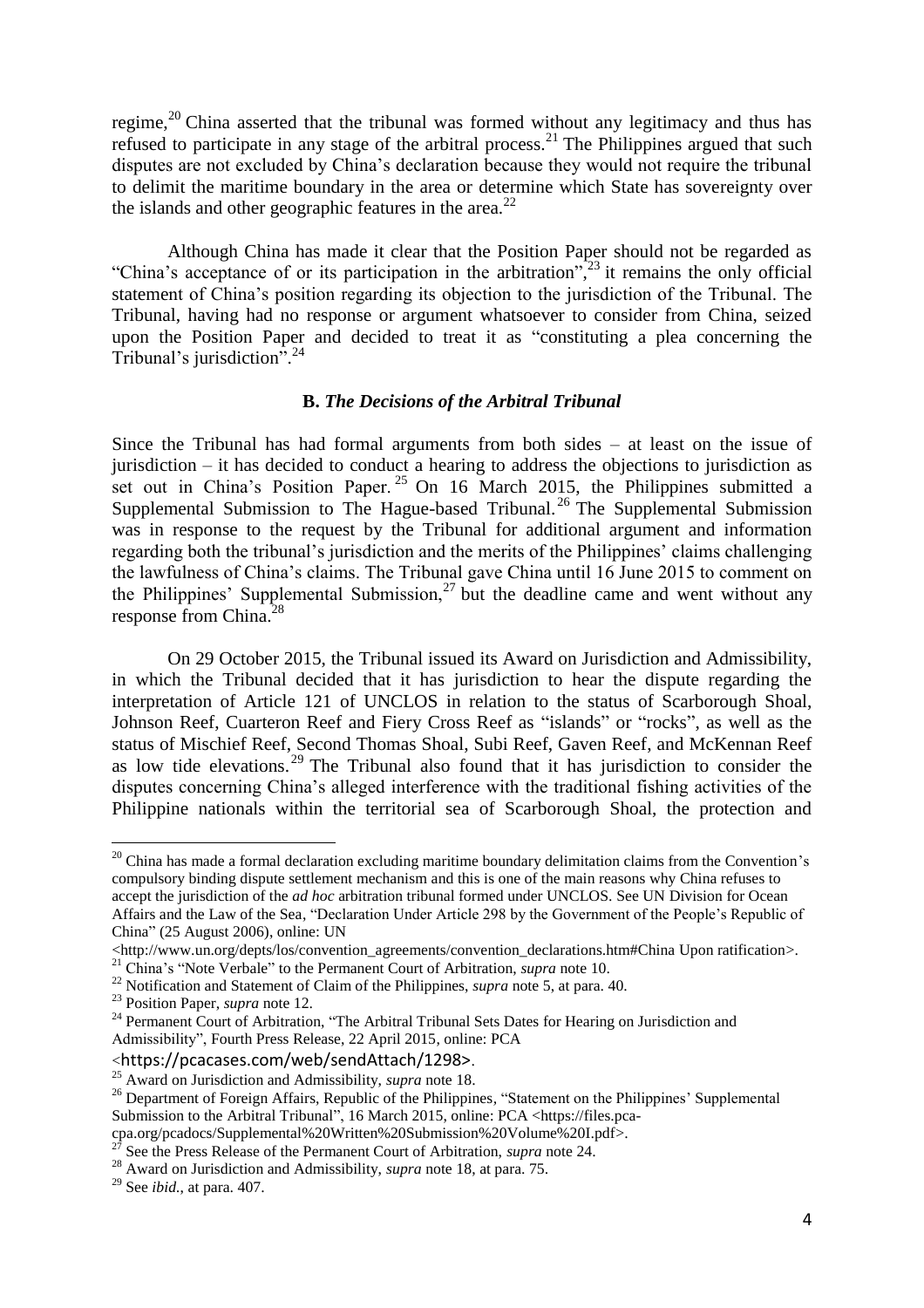preservation of the marine environment at Scarborough Shoal and Second Thomas Shoal, as well as China's law enforcement activities in the vicinity of Scarborough Shoal.<sup>30</sup> The Tribunal, however, decided to reserve the decision on its jurisdiction with respect of the rest of the Philippines' submissions, including the issue of maritime entitlement in the South China Sea, to be considered with the merits of the case.<sup>31</sup>

The Tribunal issued its decision on the merits of the case on 12 July 2016. The decision gave an almost sweeping victory to the Philippines, where the Tribunal declared that China cannot use its nine-dash line<sup>32</sup> to claim any rights over maritime resources or any entitlement to maritime zones.<sup>33</sup> The Tribunal also declares that none of the maritime features in the Spratly Islands are capable in generating EEZ or continental shelf, effectively categorizing all maritime features there as a "rock" under Article 121(3) of UNCLOS.<sup>34</sup> Based on these findings, the Tribunal then concluded that China's activities on and around certain features in the Spratly Islands were in detriment of Philippines' rights and not consistent with UNCLOS.<sup>35</sup> These activities will be discussed in more details below.

# **II. RELEVANCE OF THE SOUTH CHINA SEA DECISION TO THE DOKDO SITUATION**

<span id="page-6-1"></span>Dokdo (Takeshima) is an island consisting of two islets, Dongdo and Seodo, located almost halfway between Korea and Japan in the East Sea (Sea of Japan).<sup>36</sup> It has a total area of 56 acres and is about  $100-174$  metres high.<sup>37</sup> The island has been under continuous Korea's administration since  $1952<sup>38</sup>$  but this is challenged by Japan.<sup>39</sup> The issue of Dokdo continues to be a source of tension and a thorn on the bilateral relationship between Korea and Japan. At one point in 1954, Japan even asked Korea to refer the dispute to the International Court of Justice (ICJ), which was rejected by Korea.<sup>40</sup> Korea does not see any reason why it should bring a matter concerning a territory that it exerts effective control over and that it consider to legally belonging to it to the ICJ.<sup>41</sup> Without Korea's consent, there is no chance that Japan could challenge Korea's sovereignty over Dokdo at the ICJ or other international tribunal. However, the award of the arbitral tribunal in the South China Sea dispute created a precedent on how a State can unilaterally bring another State to a third party adjudication.

#### <span id="page-6-0"></span>**A.** *Sovereignty Issue*

<sup>30</sup> *Ibid.,* at para. 408 and 410.

<sup>31</sup> *Ibid.*, at para. 398-412.

<sup>&</sup>lt;sup>32</sup> The nine-dash line was drawn in 1947 by the then Chinese Nationalist Government and was first published in February 1948. Originally, the map showed the Pratas Islands, the Paracel Islands, the Macclesfield Bank, and the Spratly Islands as being "part" of China with the use of an eleven-dashed line. The two-dashed line in the Gulf of Tonkin was deleted in 1953 with the approval of the then Premier Zhou Enlai. See LI Jinming and LI Dexia, "The Dotted Line on the Chinese Map of the South China Sea: A Note" (2003) 34 Ocean Development & International Law 287 at 290.

<sup>33</sup> Award on the Merits, *supra* note [2,](#page-2-1) at 473.

<sup>34</sup> *Ibid.*, at 474.

<sup>35</sup> *Ibid.*, at 475.

<sup>&</sup>lt;sup>36</sup> HYUN Dae-song, "The Dokdo-Takeshima Issue: Its Origins and the Current Situation", in HYUN Dae-song, ed., *The Historical Perceptions of Korea and Japan* (South Korea: NANAM Publishing House, 2008) 37, at 37. <sup>37</sup> *Ibid.*

<sup>38</sup> LI Jin-mieung, *Dokdo: A Korean Island Rediscovered* (South Korea: Northeast Asian History Foundation, 2010), at 9. See also *ibid.*, at 38.

<sup>39</sup> Hyun, *supra* note [36,](#page-6-0) at 38-9.

<sup>40</sup> *Ibid*., at 77.

<sup>41</sup> Li, *supra* note [38,](#page-6-1) at 11.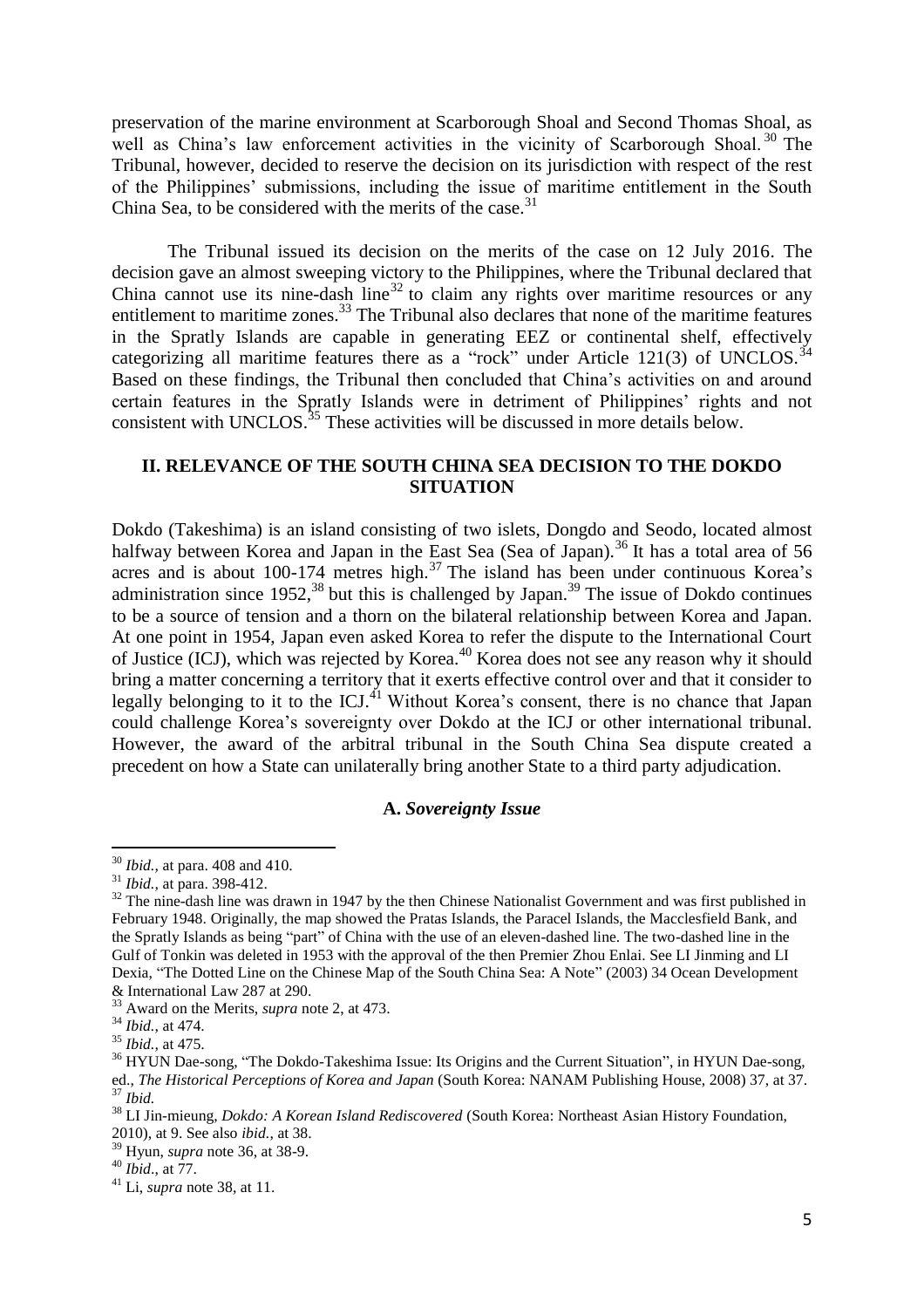On the South China Sea dispute, UNCLOS is clear that it does not deal with any dispute regarding territorial sovereignty. Despite of this, the Philippines managed to successfully obtain a ruling that China's occupation of Mischief Reef are unlawful.<sup>42</sup> Since the Tribunal accepted that it has jurisdiction to hear the issue regarding China's occupation of Mischief Reef, questions have been raised on whether such strategy can be deployed to other unresolved issues in other parts of the world involving islands and maritime features, especially Dokdo.

As was the case with the South China Sea arbitration, any challenges to the sovereignty over Dokdo cannot be resolved by UNCLOS. So can similar strategy used in the South China Sea dispute be used in Dokdo situation? For example, can Japan unilaterally bring South Korea to arbitration to challenge the latter's occupation of Dokdo? The short answer is no. The issue regarding "occupation" relates to sovereignty, which as mentioned above is not under the purview of UNCLOS.

So how could the Arbitral Tribunal that was formed under UNCLOS in the South China Sea case ruled on the occupation of Mischief Reef? This relates to another claim brought by the Philippines in the case, which argued that Mischief Reef is not an island or rock, but a low tide elevation. The status of Mischief Reef is important in determining whether the Tribunal has jurisdiction to hear the occupation challenge. If Mischief Reef is deemed as an island – or even a rock for that matter – it is subject to sovereignty claim, and thus the Tribunal would not have jurisdiction to hear any challenges on its occupation.<sup>43</sup> However, in its decision the Tribunal found that Mischief Reef is a low-tide elevation and not a rock or island entitled to any maritime zones.<sup>44</sup> The consequence of this finding is that Mischief Reef is incapable of appropriation, by occupation or otherwise. Instead, jurisdiction over Mischief Reef lies on the coastal State in whose EEZ or continental shelf those features are located. In this case, the Tribunal ruled that Mischief Reef is located within Philippines' EEZ, and thus it is under the jurisdiction of the Philippines.<sup>45</sup>

The situation regarding Dokdo Island is different from Mischief Reef. Dokdo is a naturally formed land that is above water at high tide, which qualifies it as an island or at least a rock under Article 121 of UNCLOS. Neither Japan nor Korea ever challenged the status of Dokdo as a high tide feature that can be claimed under international law. Since Dokdo is subject to sovereignty claim, the sovereignty of Dokdo is not an issue under the purview of UNCLOS. Thus, Korea cannot be forced to go to the ICJ or other international tribunal to justify the legality of its occupation of Dokdo.

## **B.** *Status of Dokdo as a Rock or an Island*

The Arbitral Tribunal's determination in the South China Sea dispute between the Philippines and China included a long-awaited articulation of the distinction between "islands" capable of generating extended maritime claims (that is, EEZ and continental shelf entitlements) and "rocks" which can only generate a 12 M territorial sea. The decision set a high bar for a feature to constitute a "fully-fledged" island capable of generating the full suite of maritime

<sup>42</sup> Award on the Merits, *supra* note [2,](#page-2-1) at 476.

<sup>43</sup> *Ibid.,* at para. 1024.

<sup>44</sup> *Ibid*., at para. 374-8.

<sup>45</sup> *Ibid.*, at para. 1025.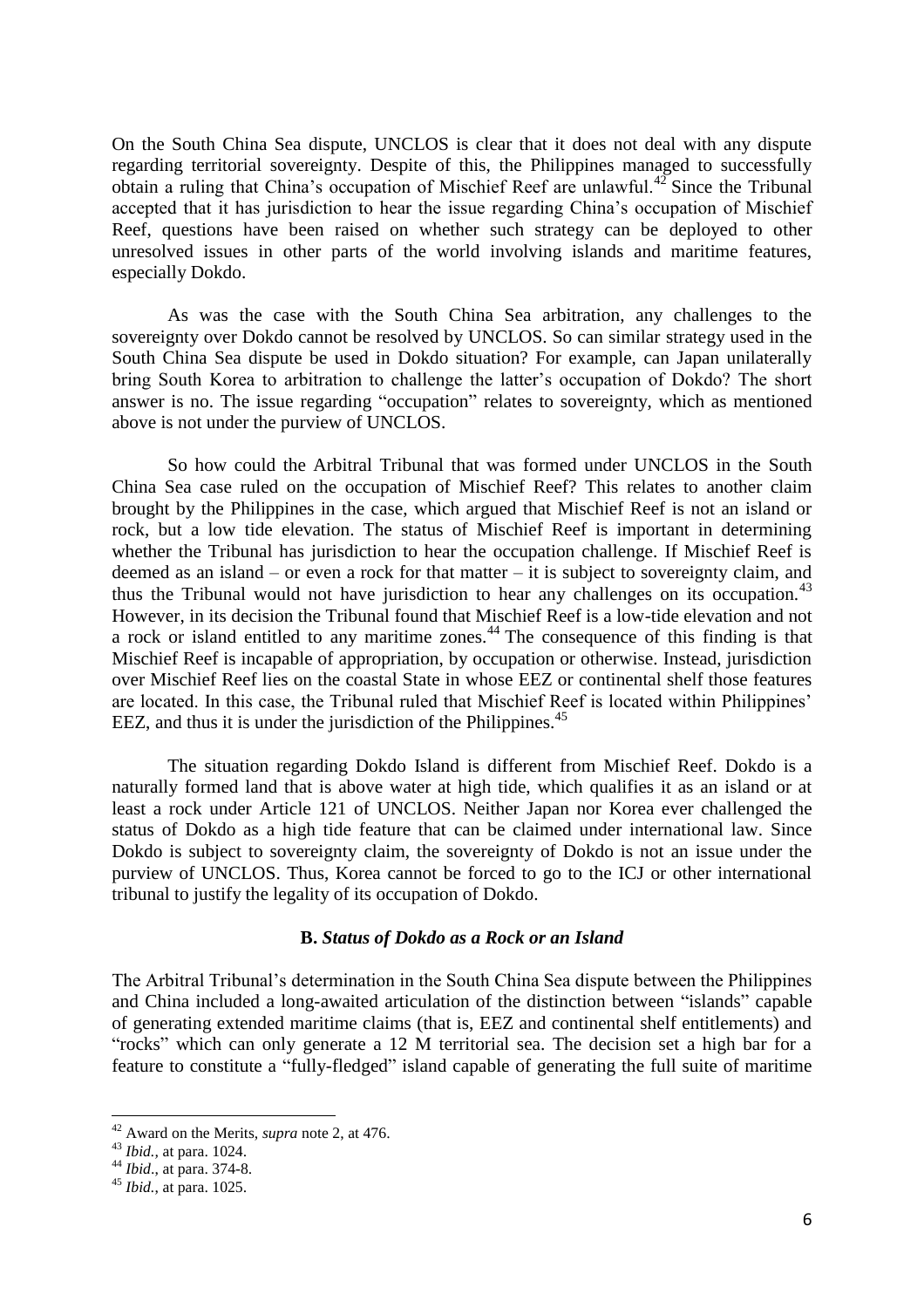zones.<sup>46</sup> In particular, the Tribunal determined that there are no islands in the Spratly group in the South China Sea capable of generating EEZ and continental shelf.<sup>47</sup> Extension of this logic to Dokdo would likely lead to a conclusion that Dokdo is a rock, which only entitled to a 12 M territorial sea.

The question is whether the Award in the South China Sea dispute will endure and be influential in future judicial determinations or whether State practice will evolve in a way that is inconsistent with the decision. The decision may either have diminishing influence on future cases as time goes on, or it might be treated as an authoritative ruling that will have enduring effect. If State practice supports the decision then the better legal view is that Dokdo would be treated as a rock. Yet will a future court take a broader view of "rock" for features which are close to the mainland? Coastal States typically favor maximizing their maritime jurisdiction by claiming full entitlement for even extremely small, remote, and unpopulated islands. This raised the prospect of State practice being unaffected by the Award.

Whether State practice would follow the jurisprudence of the Award, the South China Sea Arbitration is now the starting point of discussion regarding whether a feature is a rock or island. The legal status of Dokdo may or may not be a dispute between Korea and Japan. Nevertheless, the approach in the Award, when applied, would seem to lead to a conclusion that Dokdo is a rock.

#### **C.** *The Delimitation Issue*

In the South China Sea arbitration, China argued that the Tribunal lacks jurisdiction because the disputes submitted by the Philippines "would constitute an integral part of maritime delimitation between the two countries".<sup>48</sup> Although UNCLOS does contain provisions concerning the delimitation of maritime boundaries, China's declaration under Article 298 excluded the issue of maritime boundary delimitation from the Tribunal's jurisdiction.<sup>49</sup> This is a point that the Philippines were aware of, which was why it did not asked the Tribunal to delimit any maritime boundary between the Parties.<sup>50</sup> In its decision, the Tribunal made it clear that it will only address the Philippines' claims "only insofar as the two Parties' respective rights and obligations are not dependent on any maritime boundary or where no delimitation of a boundary would be necessary because the application of the Convention would not lead to any overlap of the two Parties' respective entitlements".<sup>51</sup>

Similarly, South Korea made a declaration under Article 298 to exclude any disputes relating to maritime delimitation and military activities in the EEZ from the compulsory

<sup>&</sup>lt;sup>46</sup> The Tribunal found that "[t]he term 'human habitation' should be understood to involve the inhabitation of the feature by a stable community of people for whom the feature constitutes a home and on which they can remain". The Tribunal continues by stating that "the term 'economic life of their own' is linked to the requirement of human habitation, and the two will in most instances go hand in hand". See Award on the Merits, *supra* note [2,](#page-2-1) at para. 542-3.

<sup>47</sup> *Ibid.,* at para. 626.

<sup>48</sup> Position Paper, *supra* note [12.](#page-4-0)

<sup>&</sup>lt;sup>49</sup> For the up-to date official texts of declarations and statements that contain optional exceptions to the applicability of Part XV, Section 2, under Article 298 of UNCLOS, see UN, "Settlement of Disputes Mechanism" *UN* (20 June 2017), online: UN

<sup>&</sup>lt;www.un.org/Depts/los/settlement\_of\_disputes/choice\_procedure.htm>.

<sup>50</sup> Notification and Statement of Claim of the Philippines, *supra* not[e 5,](#page-3-0) at para. 40.

<sup>51</sup> Award on the Merits, *supra* note [2,](#page-2-1) at para. 6.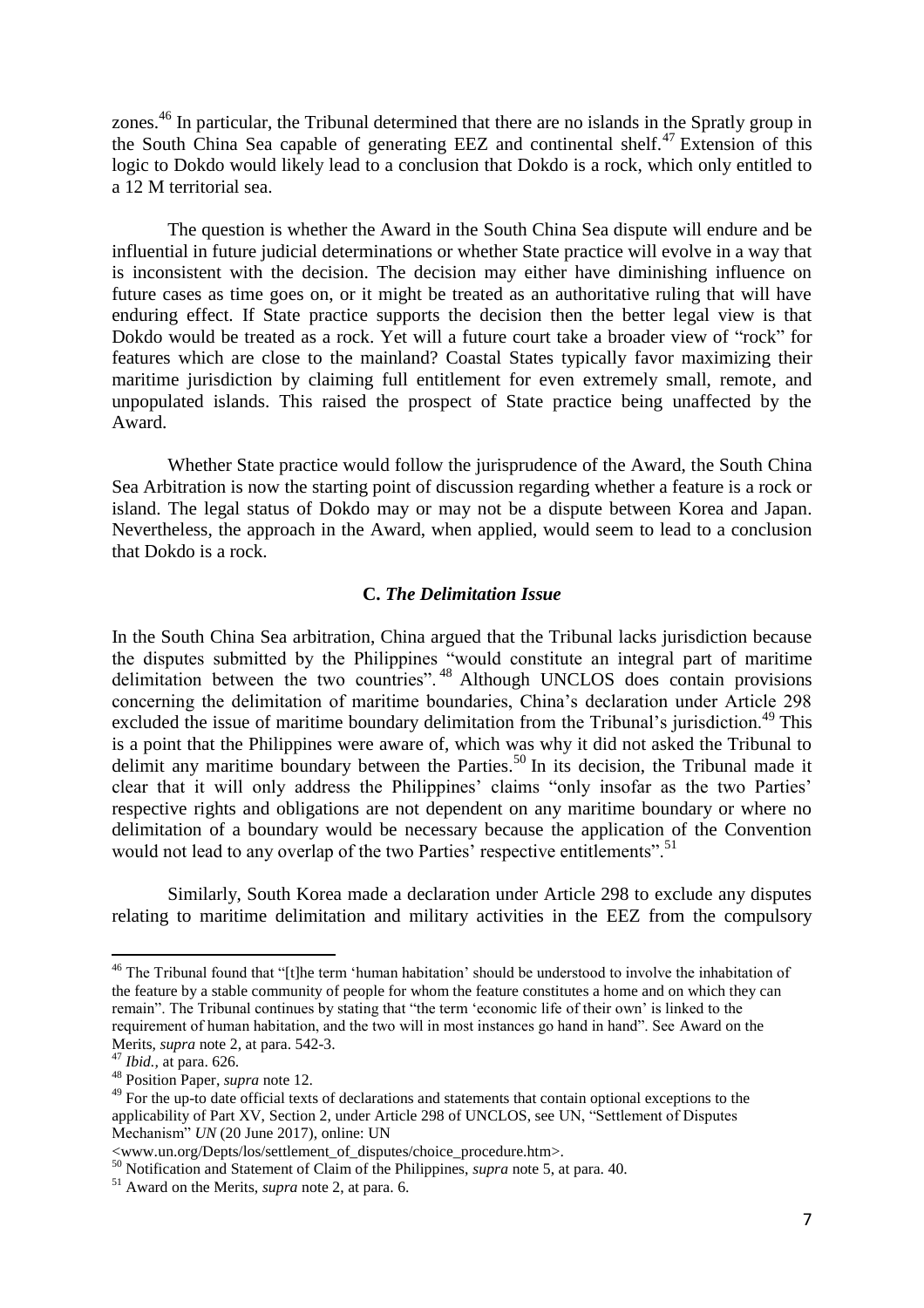dispute settlement mechanism under UNCLOS. Hence, any issue regarding maritime delimitation around Dokdo between the two countries cannot be brought under the compulsory dispute settlement mechanism under UNCLOS. However, it is important to note that the characterization of Dokdo as a rock or island will have consequences for Korea's claim of maritime jurisdiction around Dokdo, and the effect of Dokdo in any maritime delimitation with Japan. Given Dokdo's location in the central part of the East Sea (Sea of Japan), its influence in determining the EEZ/continental shelf boundary delimitation between Korea and Japan is significant. Past jurisprudence on maritime delimitation cases and state practice suggest that a modified equidistance line, potentially including an enclaving or semienclaving treatment of Dokdo, is a plausible final outcome.

#### **D.** *Fishing Activities Around Dokdo*

One of the claims brought by the Philippines was that China has interfered with the Philippines' sovereign rights and jurisdiction to exploit the fisheries resources in its EEZ by enacting and enforcing "laws and regulations that purport to extend China's law enforcement jurisdiction, including over fishing resources, throughout the entire area encompassed by the nine-dash line". <sup>52</sup> As part of its Article 298 Declaration, China has excluded any law enforcement activities relating to fisheries in its EEZ from the compulsory dispute settlement mechanism. However, the Tribunal found that China has no EEZ entitlement around the Spratly Islands, leaving no overlap with the Philippines' EEZ. Hence, China's law enforcement activities within the Philippines' EEZ are not excluded from the jurisdiction of the Tribunal.

The situation with Dokdo is slightly different from the South China Sea. Korea never claims EEZ generated from Dokdo. Despite of this, there is an overlap of entitlement between EEZ generated from Korean Peninsula and the EEZ generated from Japan's archipelago. Although no EEZ boundaries have been agreed on the area, both countries have reached an agreement on fisheries that theoretically gives both parties equal fishing rights in the area, except within 12 M of Dokdo.<sup>53</sup> Thus, unless Korea is enforcing its laws in the area designated to Japan based on the agreement, there is no way to challenge Korea's law enforcement activities in its own EEZ as this has been excluded by Korea's Article 298 Declaration.

The problem however, is less about fishing enforcement in the EEZ of Korea, and more about the possibility of Japanese fishermen fishing in the sea within 12 M of Dokdo – which had happened in the past.<sup>54</sup> Article 298 excludes law enforcement activities regarding fisheries in the EEZ, but not in the territorial sea. In theory, any law enforcement issues within the 12 M territorial sea is subject to the compulsory dispute settlement mechanism of UNCLOS. However, in the Dokdo situation, any issue relating to the territorial sea of Dokdo depends on the sovereignty issue over the island, which is not under the purview of UNCLOS. Hence, any court or tribunals formed under UNCLOS would not have jurisdiction to decide on the matter.

#### **E.** *Preservation of the Marine Environment*

 $\overline{a}$ 

<sup>52</sup> *Ibid.*, at para. 686.

<sup>53</sup> Li, *supra* note [38,](#page-6-1) at 9.

<sup>54</sup> *Ibid.*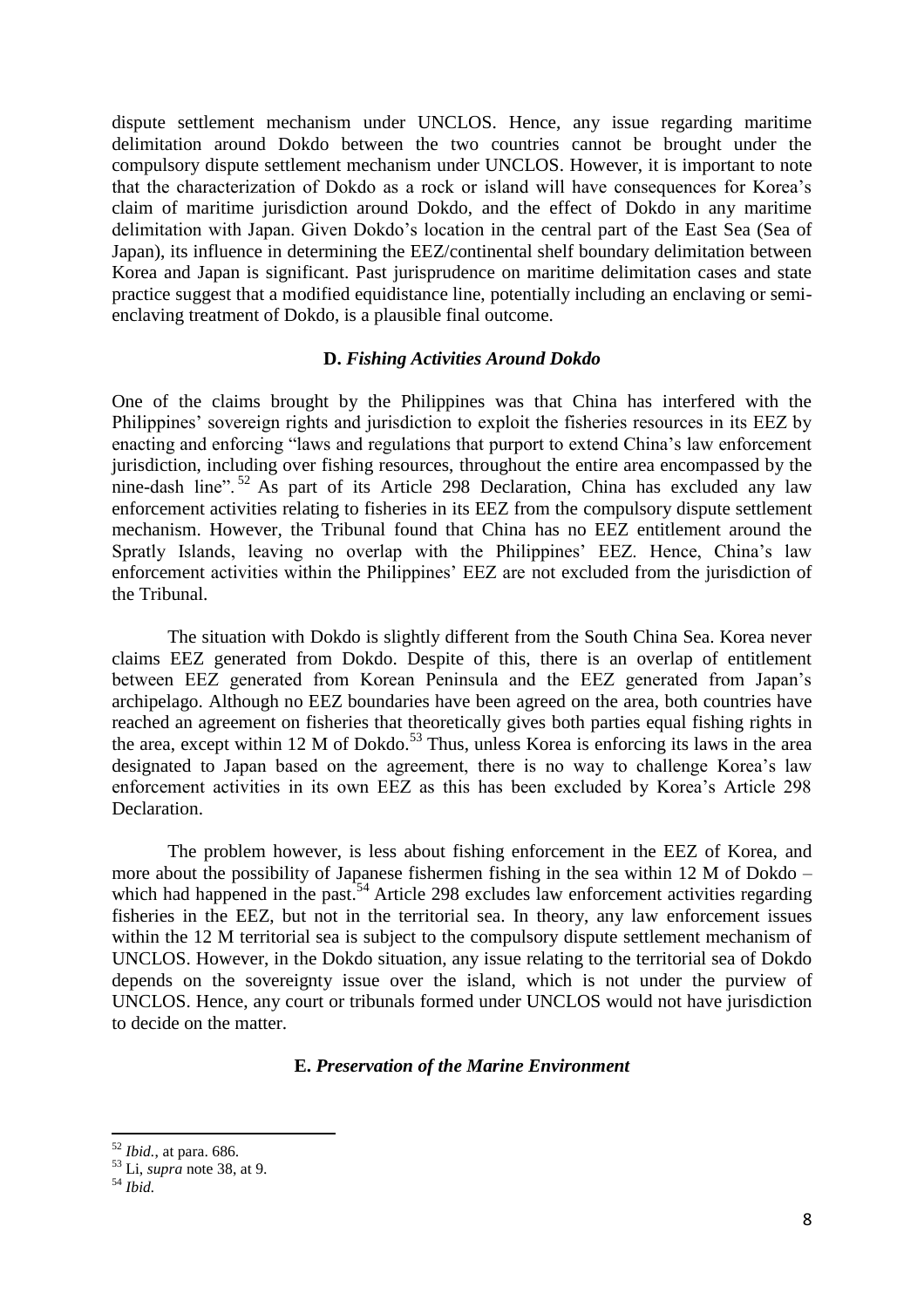Even if Japan cannot challenge the occupation of Dokdo to the dispute settlement mechanism under UNCLOS, can Japan challenge South Korean activities in the waters surrounding Dokdo? The short answer is yes. However, further examination of the kind of activities that can be challenged is needed. China – as well as South Korea – has made a declaration excluding any issue regarding military activities from the compulsory jurisdiction of UNCLOS. In the Mischief Reef situation, however, China has repeatedly stated that the construction is not military in nature. Thus, such construction activities are not excluded from the jurisdiction of the Tribunal.

China's massive construction projects raise serious concerns about their effects on the marine environment. China claims that the ecological environment of the South China Sea has not been damaged, and that the construction projects on the islands and reefs followed a high standard of environmental protection, taking into full consideration the protection of ecological environment and fishing resources.<sup>55</sup> The Philippines slammed this assertion, stating that China's ongoing reclamation activities "are causing irreversible and widespread damage to the biodiversity and ecological balance to waters".<sup>56</sup>

This seems to be a valid argument raised by the Philippines. Since three of the features on which China is undertaking reclamation works in the South China Sea are either just inside or just outside the limit of the EEZ claimed by the Philippines, it is reasonable for the Philippines to argue that China has the obligation to notify the Philippines about its reclamation plans, to assess the environmental impact of the reclamation projects and to share the result of such assessment with the Philippines. <sup>57</sup> Moreover, since the reefs being reclaimed by China are either being disputed or located in the middle of an area that is being disputed, China cannot take unilateral action that would permanently change the status quo of these reefs.<sup>58</sup>

Having established jurisdiction, the Tribunal considered the effect on the marine environment of China's large-scale land reclamation and construction of artificial islands in the Spratly Islands and found that China has breached its obligation under Article 192 of UNLCOS to protect and preserve the marine environment. <sup>59</sup> The Tribunal considers that given the scale and impact of the island-building activities, China was required to prepare an environmental impact assessment (EIA) and to communicate the results of the assessment.<sup>60</sup> The Tribunal found that China's failure to communicate the results of the EIAs that it had allegedly conducted with the Tribunal, Meeting of States Parties to the UNCLOS, or any other international organization, as breach of the obligation of co-operation enshrined under Article 206 of UNCLOS. <sup>61</sup>

 $\overline{a}$ <sup>55</sup> Ministry of Foreign Affairs of the People's Republic of China, "Foreign Ministry Spokesperson Hua Chunying's Regular Press Conference on April 9, 2015", online: Ministry of Foreign Affairs of the People's Republic of China <http://www.fmprc.gov.cn/mfa\_eng/xwfw\_665399/s2510\_665401/t1253488.shtml>*.*

<sup>&</sup>lt;sup>56</sup> Michaela DEL CALLAR, "Chinese claim of South China Sea reclamation not causing damage unacceptable —DFA", 13 April 2015, online: GMA News Online

<sup>&</sup>lt;http://www.gmanetwork.com/news/news/nation/468746/chinese-claim-of-south-china-sea-reclamation-notcausing-damage-unacceptable-dfa/story/>.

<sup>57</sup> See *Case Concerning Land Reclamation by Singapore in and around the Straits of Johor (Malaysia v. Singapore)*, Provisional Measures [2003] ITLOS, Order of 8 October 2003.

<sup>58</sup> *Guyana v. Suriname*, Award [2007] Permanent Court of Arbitration Case No. 2004-04, 17 September 2007, at  $para. 407.$ 

<sup>59</sup> Award on the Merits, *supra* note [2,](#page-2-1) at para. 983.

<sup>60</sup> *Ibid*., at para. 988.

<sup>61</sup> *Ibid.*, at para. 991.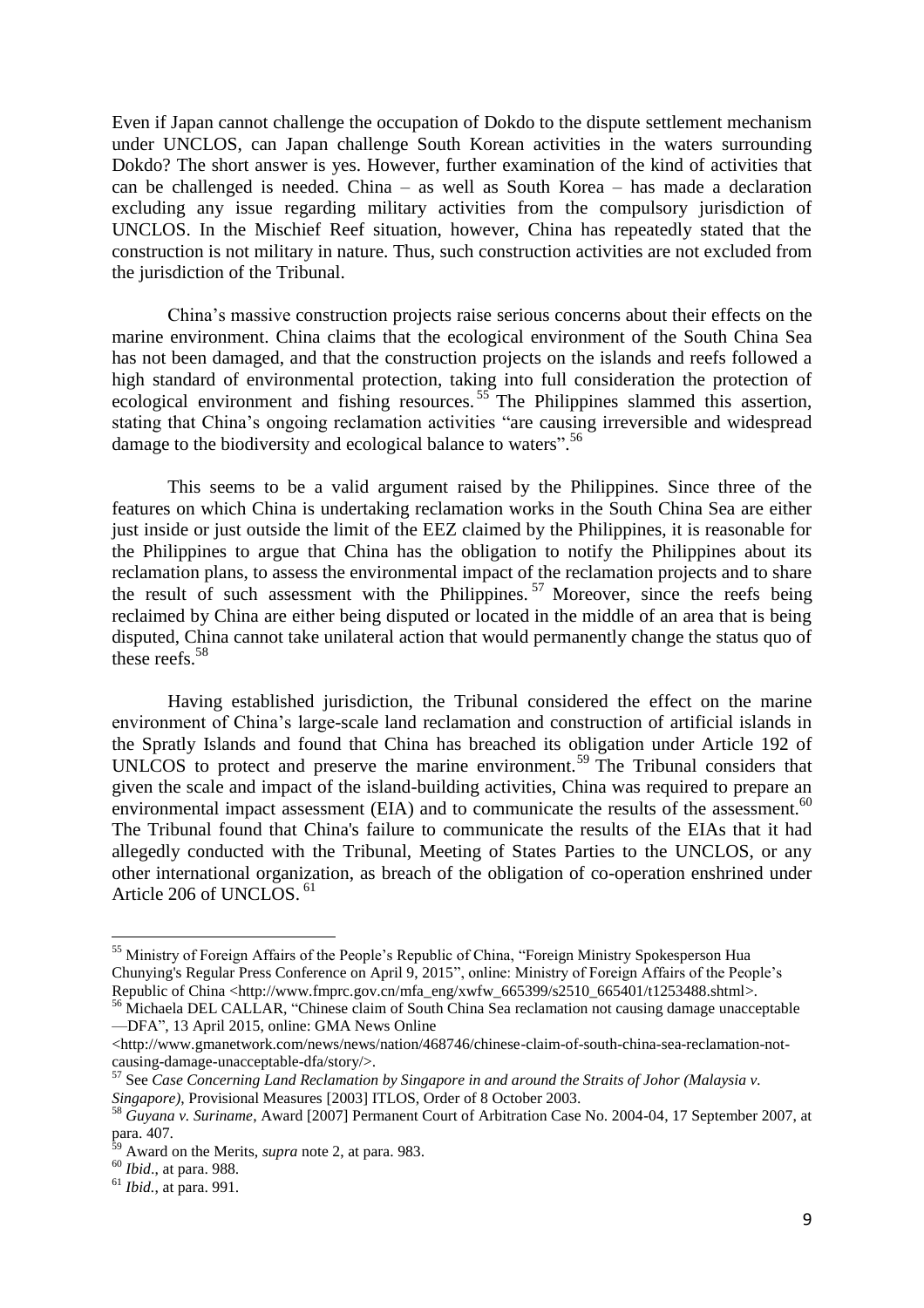The duty to protect and preserve the marine environment is contained in Part XII of UNCLOS, which is applicable to all States with respect to the marine environment in all maritime areas, both inside the national jurisdiction of States and beyond it. In the East Sea (Sea of Japan) context, as a State party of UNCLOS, Korea is bound by the provisions of Part XII, and has a duty to protect and preserve the marine environment, not only in the waters surrounding Dokdo, but in all maritime areas. In conducting activities in the waters around Dokdo, Korea must ensure that such activities would not harm the marine environment. Following the Award, Korea should also aware that before conducting any activities around Dokdo that may affect the marine environment, Korea not only has to conduct an EIA, but also required to share the result of such assessment, including to Japan. If Korea fails to observe such obligation, it would be in violation of UNCLOS, and other State parties of UNCLOS – including Japan – could bring a claim against Korea regarding such violation. However, if such activities are military in nature, due to Korea's declaration, they would be excluded from the jurisdiction of the compulsory dispute settlement mechanism under UNCLOS.

#### **III. CONCLUSION**

The issues regarding Dokdo between Korea and Japan are mainly related to Korea's sovereignty over Dokdo which is challenged by Japan, as well as the effect Dokdo on maritime delimitation between the two countries. If international judicial dispute settlement is sought on both issues at the same time, the case could take a long time to be completed. Nevertheless, the determination of sovereignty over Dokdo without the logical second phase of delimitation of maritime boundary is unlikely to resolve the issue between Korea and Japan. It is unlikely, however, that the issues of sovereignty over Dokdo and maritime delimitation between Korea and Japan will be brought in front of an international judicial dispute settlement body without the consent of both parties. Dispute settlement mechanism under UNCLOS also would not be able to hear the disputes, not only because the issue sovereignty is outside of the scope of the Convention, but also because Korea and Japan have both expressly excluded maritime delimitation from the application of the dispute settlement mechanism under UNCLOS. Following this, since no international court or tribunal could resolve the sovereignty issue of Dokdo, any issue regarding fishing activities within 12 M of Dokdo also would not be able to be resolved, as this would depend on the determination of which country has sovereignty over Dokdo.

However, the Arbitral Award in the case between the Philippines and China raises concern about the broad jurisdiction being assumed by arbitral tribunals – as well as by the International Tribunal for the Law of the Sea (ITLOS) – something that might lead Korea to engagement in a judicial case "by accident". For example, action on the part of the Korea in the waters around Dokdo, for instance the construction of an ocean research station proximate to Dokdo as has been contemplated in recent years, could conceivably leave Korea open to involvement in a case brought by Japan under the dispute resolution mechanisms provided for under UNCLOS. This is because such activities on the part of Korea could be construed as matters directly related to the interpretation of aspects of UNCLOS, especially the obligation to protect and preserve the marine environment under Article 192 and the duty to cooperate under Article 206. These questions would therefore not be covered by the exclusions set out in Article 298 of UNLCOS which Korea invoked in its Declaration of 18 April 2006. While any such challenge could not address the question of sovereignty over Dokdo, such a development may be unwelcome from a Korean perspective, for instance